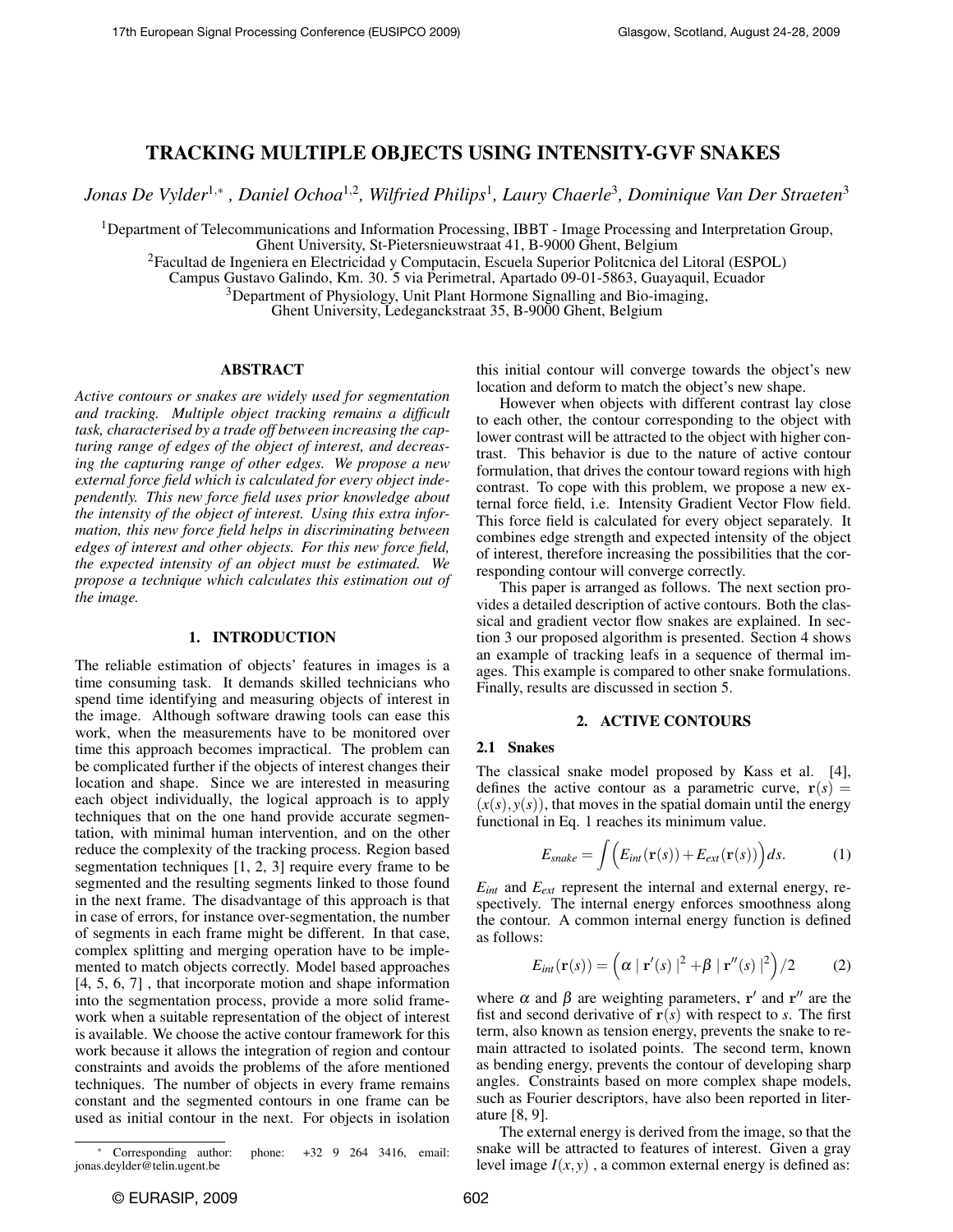$$
E_{ext}(I(x, y)) = - | \nabla I(x, y) |^{2}
$$
 (3a)

or

$$
E_{ext}(I(x,y)) = -\left|\nabla \big(G_{\sigma}(x,y) * I(x,y)\big)\right|^2 \tag{3b}
$$

where  $\nabla$  is the gradient operator,  $G_{\sigma}(x, y)$  a 2D Gaussian kernel with standard deviation  $\sigma$  and where  $*$  is the convolution operator.

Minimizing the energy function of eq. 1 results in solving the following associated Euler-Lagrange equations:

$$
\alpha \frac{d^2 x(s)}{ds^2} - \beta \frac{d^4 x(s)}{ds^4} - \frac{\partial E_{ext}}{\partial x} = 0
$$
 (4a)

$$
\alpha \frac{d^2 y(s)}{ds^2} - \beta \frac{d^4 y(s)}{ds^4} - \frac{\partial E_{ext}}{\partial y} = 0
$$
 (4b)

This can be seen as a force balance equation:

$$
F_{int} + F_{ext} = 0 \tag{5}
$$

These equations can be solved using gradient descent by treating  $r(s)$  as a function of time, i.e.  $r(s,t)$ . The partial derivative of r with respect to *t* is then

$$
\frac{dx(s,t)}{dt} = \alpha \frac{d^2x(s,t)}{ds^2} - \beta \frac{d^4x(s,t)}{ds^4} - \frac{\partial E_{ext}}{\partial x}
$$
 (6a)

$$
\frac{dy(s,t)}{dt} = \alpha \frac{d^2y(s,t)}{ds^2} - \beta \frac{d^4y(s,t)}{ds^4} - \frac{\partial E_{ext}}{\partial y}
$$
 (6b)

When the snake stabilizes, i.e. when an optimum is found, the terms  $\frac{dx(s,t)}{dt}$  and  $\frac{dy(s,t)}{dt}$  vanish.

## 2.2 Gradient Vector Flow

The external force field defined in the previous section requires a good initialization, close to the object boundary, in order to segment the object. This limitation is caused by the nature of the external force field, whose vectors point towards the object only in the proximity of the object's boundary. As we move away from the boundary the external fields rapidly become zero, therefore reducing the possibilities that a contour located in such regions will converge correctly. To overcome this problem, Xu and Prince [10] proposed another external force field  $\mathbf{v}(x, y) = (u(x, y), v(x, y))$ . This vector field minimizes the following energy functional:

$$
E_{GVF}(u, v) =
$$
  

$$
\iint \mu \left(\frac{du^2}{dx} + \frac{du^2}{dy} + \frac{dv^2}{dx} + \frac{dv^2}{dy}\right) + |\nabla f|^2 |\mathbf{v} - \nabla f|^2 dxdy
$$
 (7)

where  $\mu$  is a nonnegative parameter expressing the degree of smoothness of the field v and where f is an edge map, e.g.

| ∇*I* |. The first term of Eq.7 keeps the field v smooth, whereas the second term forces the field v to resemble the original edge force in the neighborhood of edges. This new external force is called *gradient vector flow* (GVF) field. The GVF-field can be found by solving the following associated Euler-Lagrange equations:

$$
\mu \nabla^2 u - \left( u - \frac{\partial f}{\partial x} \right) \left( \frac{\partial f}{\partial x}^2 + \frac{\partial f}{\partial y}^2 \right) = 0 \tag{8a}
$$

$$
\mu \nabla^2 v - \left( u - \frac{\partial f}{\partial y} \right) \left( \frac{\partial f^2}{\partial x} + \frac{\partial f^2}{\partial y} \right) = 0 \tag{8b}
$$

where  $\nabla^2$  is the Laplacian operator.

#### 3. INTENSITY GRADIENT VECTOR FLOW

The GVF field formulation effectively increases the range an object can attract a contour, consequently relaxing the initialization constrains. However, when an image contains multiple objects the GVF field can bias the contour evolution towards the objects with higher contrast. We illustrate this problem in Fig. 1 where two objects, a high contrast square and a low contrast circle, their gradient and the image GVF field are depicted. As can be seen in Fig. 1.b the square displays the stronger gradient. Also note in Fig. 1.c that in the region located between the objects, the resulting GVF field points toward the square object. This occurs because the GVF field equations assign non-zero values to regions with no gradient data. If a contour is initialized at a small distance from the circle, the segmentation can yield unpredictable results such as in Fig. 1.d. A simple strategy to solve this problem is increasing the weighting parameters in Eq.2. This will reduce the search space of the contour and the possibilities that it gets trapped under the influence of neighboring objects. The negative aspect of this approach is that it also reduces the possible shapes that can be segmented.

Another possible solution is limiting the influence of objects far away. This strategy however needs a good initialization. This is not always feasible in tracking applications, where the resulting contour of frame *t* is used as an initialization of the contour of frame  $t + 1$ . So the GFV-force should range as far as the objects of interest can move between two subsequent frames. Another disadvantage of tracking is the risk of error propagation, namely that wrong detected segments will be used as initialization in the next frame.

To cope with this problem two schemes have been reported: one focused on solving the multiple object problem and the other focused on solving the motion problem. In the first approach, Tang [11] and Cohen [5] propose to manipulate the external force field so that gradients towards a certain direction are favored. This approach requires a good estimation of object's location. In the second approach, the snake tries to anticipate the new location of the object [9, 12, 13], therefore a better initialization is assumed and the influence of other objects limited. These algorithms utilize some form of prior knowledge about the motion, in practice this knowledge is not always available which limits the number of applications.

The solution we propose belongs to the first group, but instead of manipulating the force field based on location, we assume to have prior knowledge about the intensity of the object. In the remaining of this section we will first define the operators necessary for our technique. Then our proposed technique itself will be explained. We conclude with a method to estimate the expected intensity.

#### 3.1 Neighboring intensity

In order to incorporate object features into the segmentation process we evaluate the object intensity values. We decided to use intensity information because it is more reliable than edge data to characterize the objects with a fairly homogeneous interior. A problem in this approach is the estimation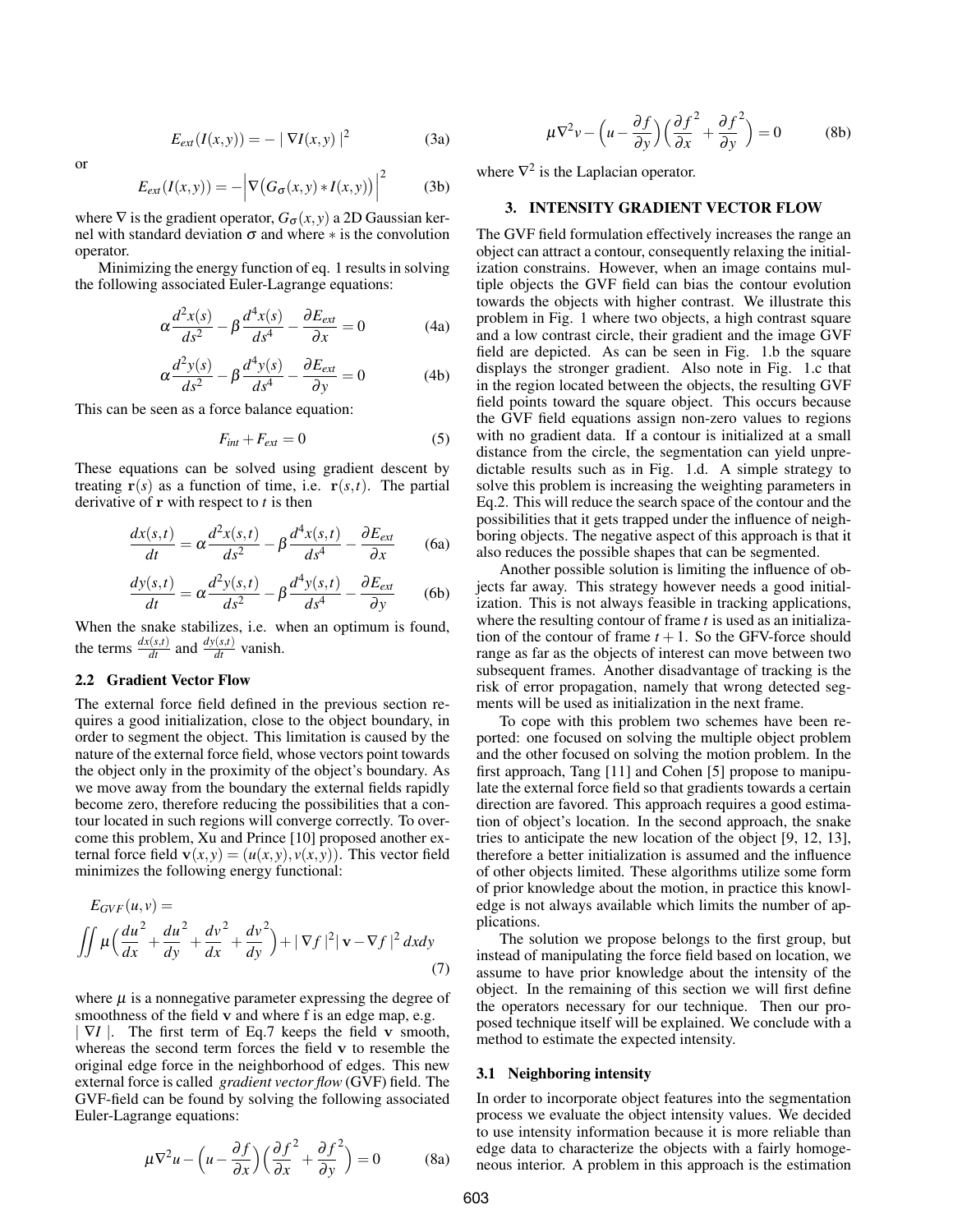



(c) GVF-force field (d) segmentation using a GVF-snake

Figure 1: Example of segmenting the circle using a GVF-snake.

of intensity values at the object's boundary. Different objects can have similar values, particularly in very noisy images. We propose the neighboring intensity operator  $\Psi$  to overcome such problem:

$$
\Psi_b(x, y, I) = I\left(x + b\frac{\partial I(x, y)}{\partial x}, y + b\frac{\partial I(x, y)}{\partial y}\right) \tag{9}
$$

It samples the intensity of pixels located at distance b from the x.y position. The sign of b indicates if the measure is taken in the direction of the gradient or its opposite.

#### 3.2 Intensity Model

We assume that intensity of an object Z can be modeled using a Normal probability distribution i.e.  $P(Z) \sim N(\mu, \sigma^2)$ with a constant  $\sigma^2$  for all frames. The  $\sigma^2$  value can be estimated during initialization, while the  $\mu$  values is updated in every frame. The ability of the contour to discriminate between objects using intensity information, depends on these models. If the  $\mu$  of different objects are too close to each other, or the  $\sigma^2$  is too large, the proposed method might not work.

## 3.3 Intensity Gradient Vector Flow

Once the intensity model parameters are estimated, we can assign to each pixel the probability that it belongs to a given object. Since the boundary pixels are of major importance, but as mentioned before they do not provide a reliable measure of the object intensity, we estimate the corresponding probability using the output of the neighboring intensity operator instead.

$$
\Gamma(x, y, I, E[I]) = \max \begin{cases} P(z = \Psi_b(x, y, I) \mid \mu = E[I]) \\ P(z = \Psi_{-b}(x, y, I) \mid \mu = E[I]) \end{cases}
$$
(10)

Where  $E[I]$  is the expected intensity of the object of interest. So the mean of the objects intensity model is defined as *E*[*I*]. Using the neighboring intensity operator, we look in both directions of the gradient. This is because we consider the possibility that the object's surroundings can be darker or lighter than the object itself. The parameter *b* is set to ensure that the neighboring intensity operator samples pixels of the objects interior. The Ψ operator looks for example for a distance of two pixels in the direction of the gradient. Instead of choosing b constant, it might be interesting to make b variable for each pixel, i.e. let *b* be defined in function of the gradient strength.

This new intensity map can be combined with the GVF method. In eq.7 we redefine the edge map for every object, i.e.

$$
f_{E[I]} = |\nabla I| \Gamma(x, y, I, E[I]) \tag{11}
$$

This new external force is called *intensity gradient vector flow* (IGVF) field.

## 3.4 Intensity Estimation

The expected intensity of an object could be predicted out of the result of previous frames. An other possibility is estimating it based on the image and the initialization of the snake. If the initialization is not too far from the true object, we can estimate the intensity based on the intensity of the initialization. To discard the influence of background or other objects, we can use the median or a weighted mean as an estimation of the expected intensity. If the object initialization area is more outside the object than inside, these techniques will result in wrong estimations.

## 4. RESULTS

To test our method we have segmented a sequence of images which monitored a sugar beet seedling plant. This time-lapse sequence was captured with a thermal camera. These thermal images are grayscale images, such as can be seen in Fig.2.a. Every hour a new image was taken. In this sequence the 4 leafs of the plant all move in different directions, at different speeds. Since this movement does not seem to have a clear motion model, we can not incorporate any prior knowledge about the motion in our tracking methods. There is however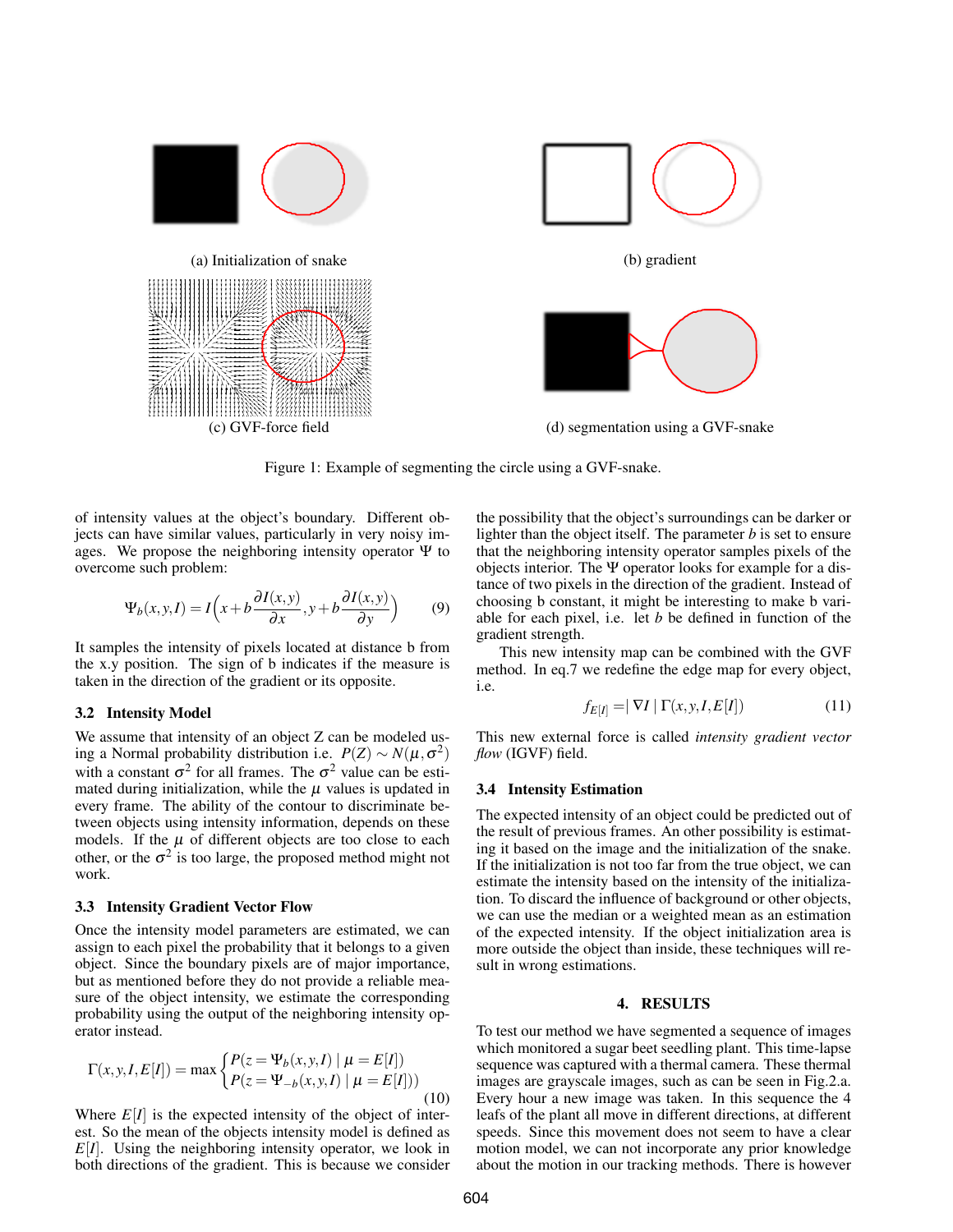an intensity difference between the two big leafs and the two small leafs.

As an initialization for the snakes in the first frame, a watershed algorithm [1] was used. In Fig.2.b an example of this initialization is shown. In figure c the gradient of the thermal image is shown. As can be seen, prevails the gradient of the two big leafs the image, specially near the stalk of the 'yellow leaf'. Finally, Fig.2.d shows the Γ image of the leaves, as expected intensity, the median of the yellow contour in Fig.2.b was chosen. Here the small leaves prevail the image.

In Fig.3 the segmentation results are shown. In Fig.3.a-b the results of classical snakes are shown. In the first example the strong attraction of the big leafs is visible. Even though the error is still small, the yellow contour is already attracted away from its true contour towards the big leaf. Fig.3.b does not suffer from this problem because it puts high constraints on the shapes of the snake. It achieves this by defining high values for  $\alpha$  and  $\beta$  in Eq.2. In Fig.3.c the intensity-edge map is shown. The contours of all four leaves have similar edge strengths. This results in a good segmentation as can be seen in Fig.3.d.

In order to quantitatively evaluate the proposed technique, a full sequence was manually segmented and compared to the segmentation results for both the proposed and the classical active contours. The provided ground truth consists of 54 images, all containing four leaves. The Dice coefficient is used as a similarity measure such as is done in [14]. Given *S*r,*S*true, the regions defined by respectively r and the true contour, the Dice coefficient is defined as:

$$
DC(S_{\mathbf{r}}, S_{\mathbf{true}}) = \frac{2Area(S_{\mathbf{r}} \cap S_{\mathbf{true}})}{Area(S_{\mathbf{r}}) + Area(S_{\mathbf{true}})} \tag{12}
$$

The Dice coefficient returns 1 if the segments are identical, and 0 if they are totally different. The proposed method results in an average Dice coefficient of 0.89 with an average improvement of 0.05 compared to the classical snake with the same parameters.

This improvement might not seem spectacular, but note that every error in a frame has the chance of propagating to other frames, if the active contour framework is used for tracking. Fig.4 shows the tracking results for frame 7 of the same sequence as Fig.3. Both GVF-snakes result in wrong segments. In Fig.4.a the error of Fig.3.a has propagated. Where as in Fig.4.b the consequence of the strong constraint on the shape is visible. As can be seen in Fig.4.d, the IGVFsnake does not have problems with multiple objects, nor with the shape of the objects.

### 5. DISCUSSION AND CONCLUSION

In this paper a new variant on GVF-field , *intensity gradient vector flow* field, is defined. This new force field takes both gradient and the expected intensity in consideration. The IGVF-field is useful for tracking multiple objects, where the objects of interest have different intensities. The power to discriminate between different objects using IGVF, depends on how different the object's intensities are. The expected intensity of an object can be estimated out of the initialization. If however the initialization of the object is too far, there exist a risk of moving towards wrong objects. This error mainly occurs when the object initializations area is more outside the object than inside, what results in a wrong estimation of the intensity. To omit this problem the expected intensity

can be predicted out of previous frames. Some future work could involve the testing of the proposed method for the segmentation of objects with a constant texture. The IGVF-field for this application could be build on the response of a texture filter instead of the intensity image. We believe this new technique can work in a wide range of applications where the classical active contours have failed.

## 6. ACKNOWLEDGMENT

The authors are grateful to Erik De Bruyne, SESVanderhave NV, for providing the plant material. Jonas De Vylder is funded by the Institute for the Promotion of Innovation by Science and Technology in Flanders (IWT). The authors would also like to thank the reviewers for there interesting input.

## REFERENCES

- [1] J. De Bock and W. Philips, "Line segment based watershed segmentation," *Advances in Computer Vision and Computer Graphics, Third International Conference on Computer Vision/Computer Graphics*, pp. 579– 586, 2007.
- [2] J. De Bock, R. Pires, P. De Smet, and W. Philips, "A fast dynamic border linking algorithm for region merging," *Advanced Concepts for Intelligent Vision Systems, ACIVS, 8th international conference*, pp. 232– 241, 2006.
- [3] M. Vincent, "Morphological grayscale reconstruction in image analysis: application and efficient algorithms," *IEEE transactions on image processing*, vol. 2, pp. 176–201, 1993.
- [4] M. Kass, A Witkin, and D. Terzopoulos, "Snakes: active contour models," *International journal of computer vision*, pp. 321–331, 1988.
- [5] L.D. Cohen, "On active contour models and balloons," *CVGIP: Image Understanding*, vol. 53, pp. 211–218, 1991.
- [6] T. Cootes and C. Taylor, "Statistical models of appearance for medical image analysis and computer vision," *Proceedings SPIE Medical Imaging*, 2001.
- [7] D. Freedman, R. Radke, T. Zhang, m. Jeong, Y. Lovelock, and G. Chen, "Model-based segmentation of medical imagery by matching distributions," *IEEE transactions on medical imaging*, vol. 24, pp. 281–292, 2005.
- [8] M.-A. Charmi, S. Derrode, and S. Ghorbel, "Fourierbased geometric shape prior for snakes," *Pattern Recognition Letters*, vol. 29, pp. 897–904, 2008.
- [9] A.P. Goobic, M.E. Welser, S.T. Acton, and K. Ley, "Biomedical application of target tracking in clutter," *Proc. 35th Asilomar Conference on Signals, Systems and Computers*, vol. 1, pp. 88–92, 2001.
- [10] C. Xu and J.L. Prince, "Snakes, shapes and gradient vector flow," *IEEE transactions on image processing*, vol. 7, pp. 359–369, 1998.
- [11] J. Tang, "A multi-direction gvf snake for the segmentation of skin cancer images," *Pattern Recognition*, 2008, doi:10.1016/j.patcog.2008.09.007.
- [12] N. Ray and S. Acton, "Motion gradient vector flow: An external force for tracking rolling leukocytes with shape